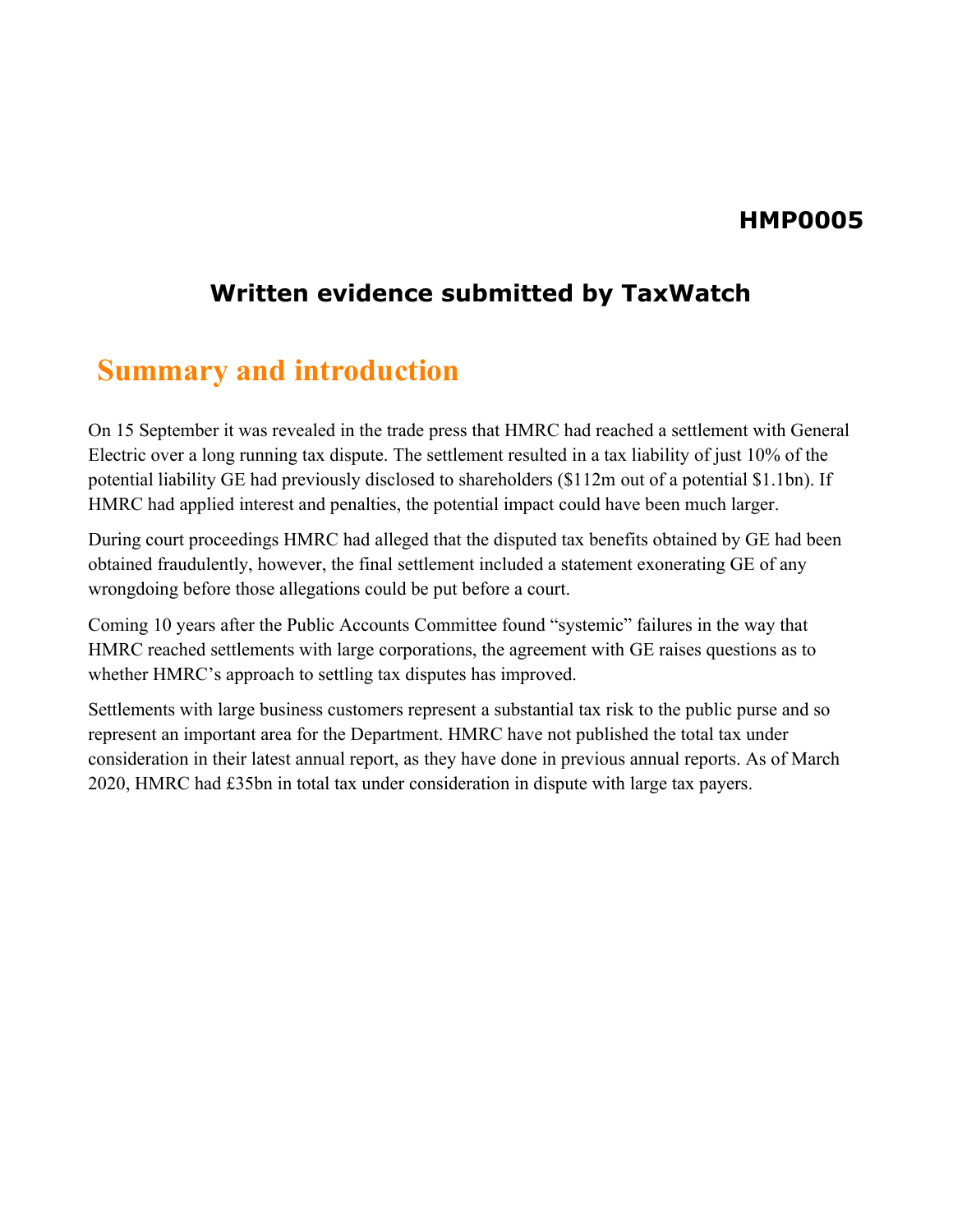# **About TaxWatch and this evidence**

TaxWatch is a UK charity dedicated to compliance and sound administration of the law in the field of taxation.

We conduct forensic research and analysis on tax avoidance, tax policy, and tax law, publishing our research to improve public understanding of tax issues.

Through our work we seek to encourage high standards of tax conduct and civic responsibility.

In August 2020 we published a report into the dispute between HMRC and GE which brought the issue to wider public attention. The report can be found here:

[https://www.taxwatchuk.org/ge\\_hmrc\\_tax\\_fraud\\_allegations/](https://www.taxwatchuk.org/ge_hmrc_tax_fraud_allegations/)

The evidence presented here derives in large part from an analysis of documents put before the High Court in the case of IGE USA Investments Limited (a subsidiary of GE in the UK) vs HMRC, which TaxWatch obtained from the court.

In August 2021 TaxWatch applied to the Supreme Court for permission to intervene in this case and make the submissions in the public interest.

# **HMRC's dispute with General Electric**

The dispute between GE and HMRC involved a complex hybrid arbitrage tax avoidance scheme implemented by GE. This involved a series of multi-billion dollar transactions routed though the United States, Luxembourg, the UK and Australia that allowed GE to claim the deductions against tax in three different jurisdictions, including the UK and Australia, on the same item of expense – a so called "triple dip" scheme.

The UK has long had rules in place to prevent these kinds of schemes from having any effect. The 1996 Finance Act introduced the Loan Relationships for Unallowable Purpose rule which allowed HMRC to disregard interest deductions where the loan relationship had no commercial purpose and was designed to obtain a tax advantage.

In 2005, HMRC introduced new rules in the Finance (No.2) Act 2005 which specifically targetted hybrid arbitrage schemes of the kind implemented by GE. Again, this denied the tax benefit of a scheme where the main purpose was to obtain a UK tax benefit. The 2005 rules allowed companies to seek advanced clearance with HMRC for transactions to ensure that they did not fall foul of the rules.

GE entered into discussions with HMRC in relation to 107 cross border loans amounting to £21.2bn in April 2005. One of the arrangements under consideration involved the refinancing of an Australian subsidiary via a UK company.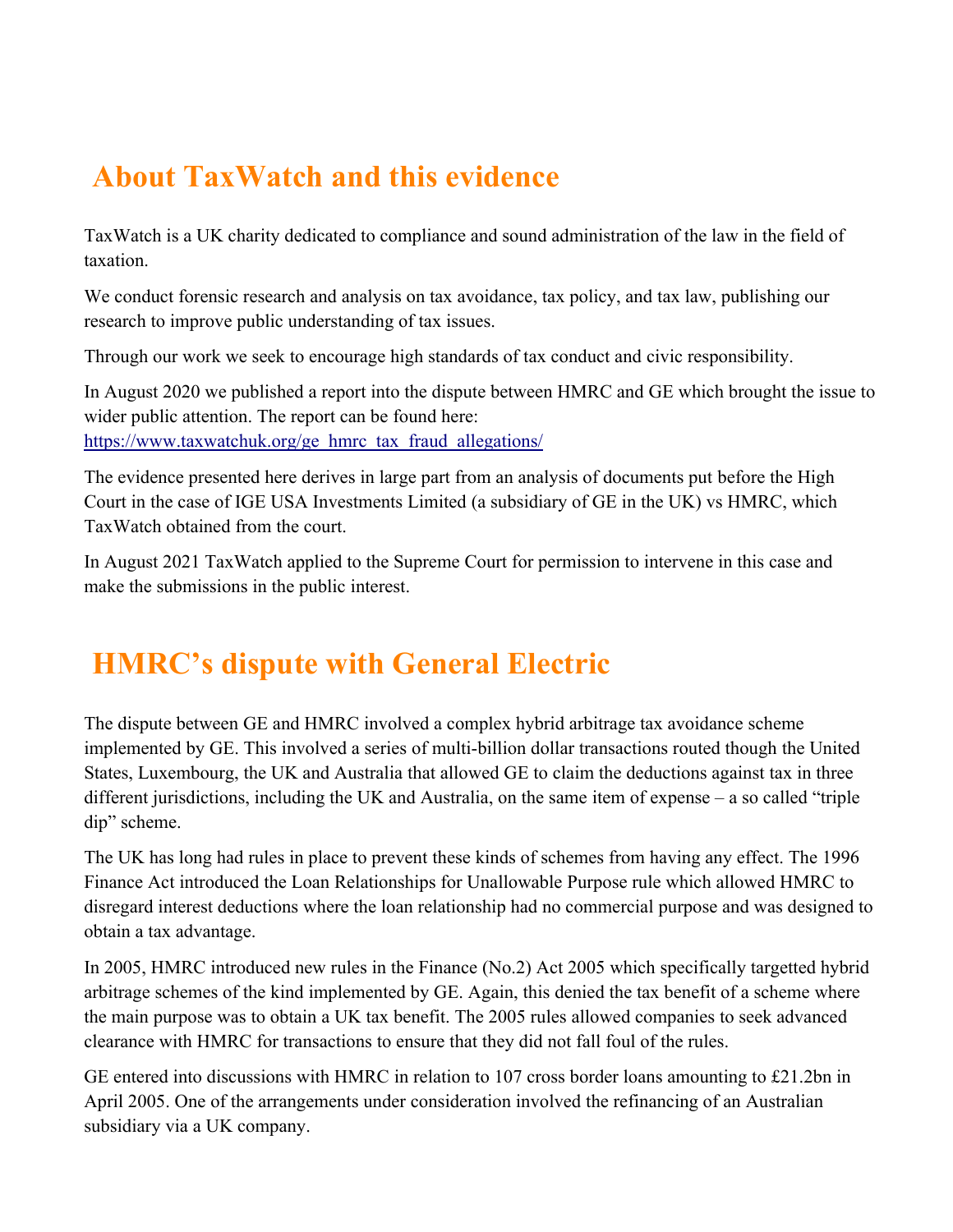The arrangement involved GE borrowing AUS \$5bn from a bank in the US, and then routing that money via Luxembourg, the UK, and then Australia, before returning it to the US and repaying the bank just 4 days later. One of the entities involved was an Australian partnership with two UK companies as partners.

Under UK law the UK partners were responsible for the tax liabilities of the partnership. Under Australian law the partnership itself was responsible for tax in Australia. The interest payments that were created by the circular flow of funds resulted in losses for the partnership, which GE could use to write off their tax liabilities in both the UK and Australia. In effect GE were claiming the two deductions in two different jurisdictions on just one payment, something which should not be permitted under long established principles of international taxation.

According to HMRC, they were not aware of the full details of the flow of funds and the details of the scheme when they were negotiating with GE over giving clearance to the transactions.

Despite initial scepticism from HMRC case officers working on the case, HMRC reached a partial settlement and clearance agreement with GE over the transactions in December 2005.

HMRC would later claim that they were unaware of the full structure of the scheme when the clearance agreement was negotiated. The negotiation proceeded on the basis that the transactions were of a commercial nature and HMRC claim they received assurances from GE that the structure was not designed to avoid UK taxation. If the hybrid structure was not in place, the tax deduction would arise in the UK and so the purpose of the structure was to gain a tax advantage in Australia.

However, in 2011, HMRC began exchanging tax information with the Australian Tax Office which revealed that the nature of the transactions was different from what had been understood. This information included a series of documents which set out the full details of the scheme that had not been disclosed previously to HMRC.

In particular, HMRC were able to obtain the full minutes of a board meeting setting out key information about the flow of funds. Previously, HMRC had only been provided a partial minute of that meeting with key passages having been deleted by representatives of GE.

## Legal proceedings

On October 16, 2018 HMRC wrote to GE to state that they would be rescinding the agreements reached in 2005, and seek a repayment of tax. GE disclosed in their accounts that the potential impact of this would be \$1.1bn, before taking into account any interest or penalties, which could be substantial.

On 23 October 2018 HMRC issued proceedings in the High Court seeking a declaration from the court that the settlement had been validly rescinded. At the time, HMRC stated that the amount they were seeking to recover was £650m.

In the claim before the High Court HMRC alleged that the agreements were entered into on the basis of material misrepresentations and non-disclosures by GE, but made no allegations as to how those misrepresentations and non-disclosures arose. HMRC's claim was that they were entitled to rescind the settlement in common law.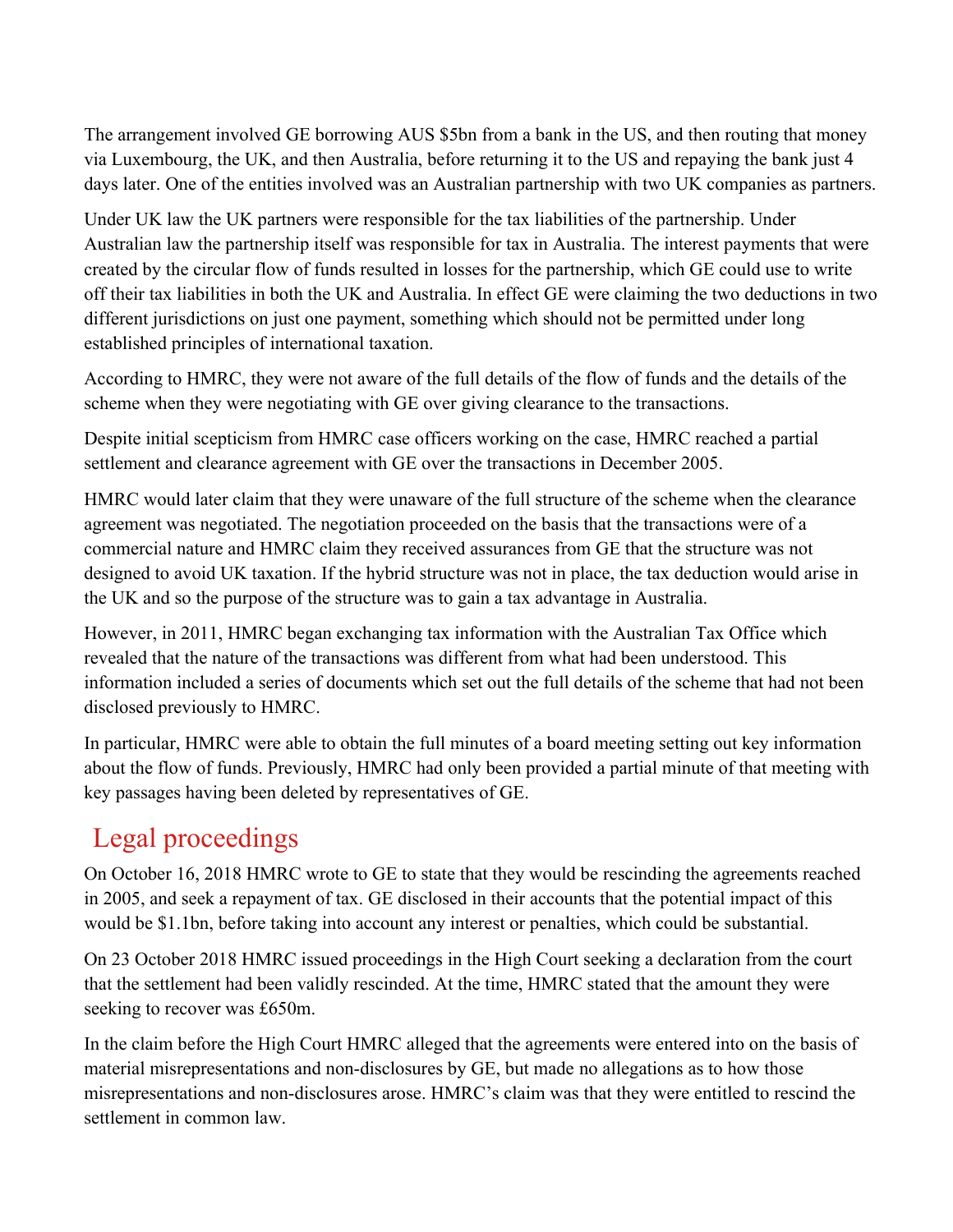However, in October 2019, HMRC applied to the court to amend their particulars of claim to state that GE made the misrepresentations and non-disclosures fraudulently and to introduce a further allegation of fraudulent misrepresentation on the part of GE. The proposed amendment introduced a new claim that HMRC are entitled to rescind the settlement in equity in addition to their right to rescind the settlement in common law. In relation to the claim in equity, the High Court granted HMRC permission to amend their claim in July 2020, which GE appealed to the Court of Appeal.

In April 2021 the Court of Appeal found in favour of GE, stating that HMRC were prevented from introducing the claim in equity based on an allegation of fraud by the Limitation Act 1980, which places a 6 year time limit on claims based on fraudulent misrepresentation.

HMRC applied to the Supreme Court for permission to appeal, and TaxWatch made submissions in support of HMRC's case. TaxWatch's arguments, which were different from those made by HMRC, was that the Limitation Act 1980 contains an exemption for any proceedings by the Crown for the recovery of any tax.

Both the arguments put forward by HMRC, which focused on contract law, and TaxWatch, were of general public importance. HMRC's submissions stated that the outcome of their case would apply to "any victim of fraud who is thereby induced to enter a transaction".

With regard to TaxWatch's submissions, HMRC conclude a large number of settlements with taxpayers of all kinds every year. The decision of the Court of Appeal severely limits the agency's ability to pursue claims against taxpayers where there is an allegation of fraudulent conduct on the part of the taxpayer.

In July, the Supreme Court granted HMRC permission to appeal, and HMRC resisted TaxWatch's application to intervene in support of their case.

Before the case could reach the Supreme Court, HMRC reached a settlement with GE, ending the dispute in September 2021.

## Terms of the agreement between HMRC and GE and its impact

According to a statement issued by GE, the settlement resulted in \$944m in interest payments being disallowed, but that GE could offset that against other tax assets it had to result in a \$112m (£82m) deferred tax charge (meaning no cash payment), just 10% of the potential impact the company had previously disclosed in their filings. Furthermore, the settlement attributed no fault to either party.

As stated above, HMRC's original claim sought the recovery of £650m in tax. Where tax losses arise from deliberate behaviour on the part of the taxpayer, HMRC can change penalties of up to 100% of the tax due, taking the potential liability to £1.3bn. The settlement for no additional cash and an amendment to the company's deferred tax position of less than 10% of the potential liability represents very favourable terms for GE.